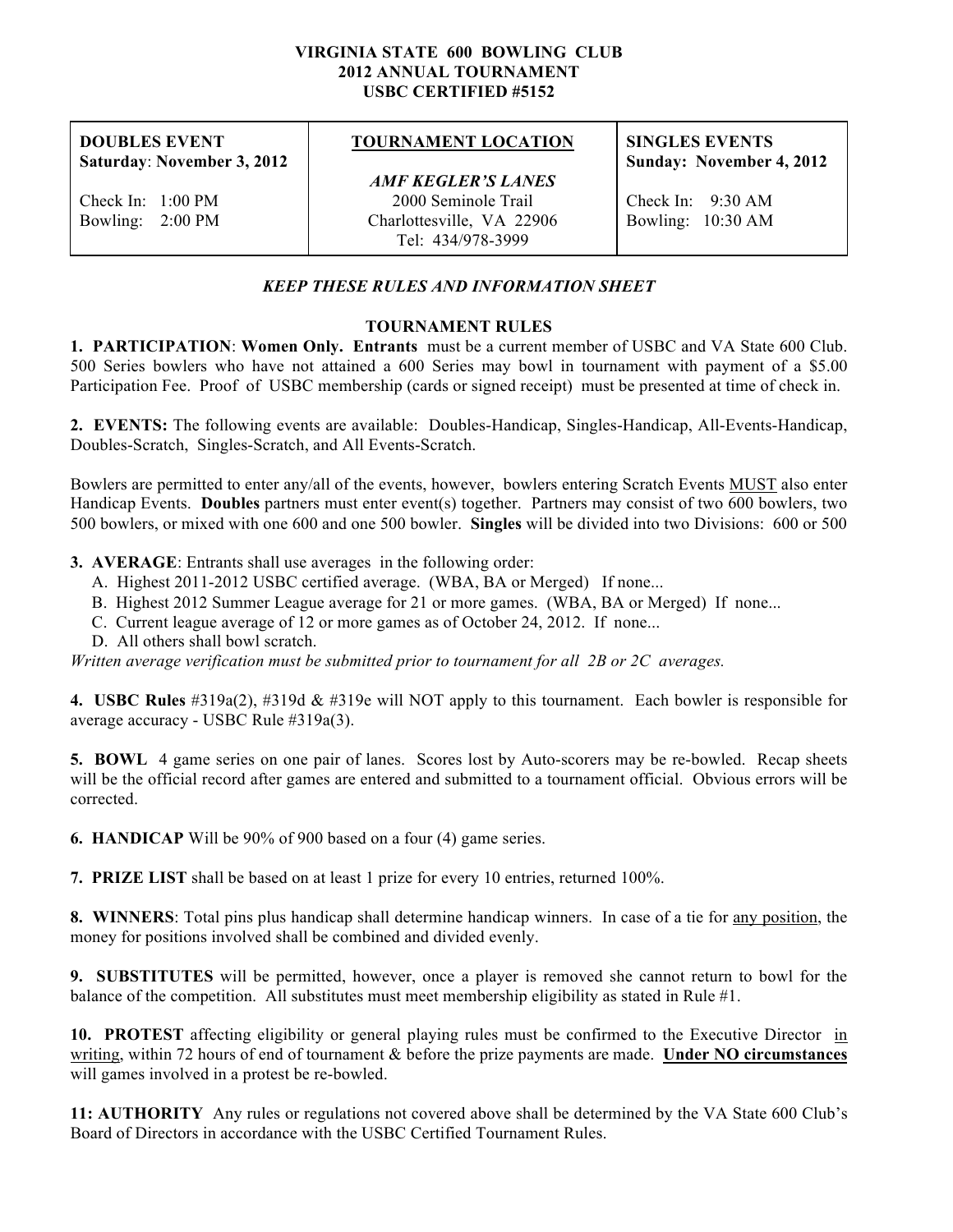### **POSTMARK DEADLINE DATE FOR ENTRY: OCTOBER 24, 2012**

### **NO "WALK-INS" ALLOWED**

# **THERE WILL BE NO REFUND OF FEES, AFTER THE OCTOBER 24 TH DEADLINE.**

**Virginia State 600 Bowling Club, Inc. Mary-Ann Keyes, Executive Director P.O. Box 1995 Petersburg, VA 23805-0995**

**Telephone: 804-861-2429 Fax: 804-732-0578 Email: vabowler@comcast.net**

### **ENTRY FEES**

| <b>Entry Fees</b><br>Per Person | <b>DOUBLES</b><br>Handicap | <b>SINGLES</b><br>Handicap | <b>ALL EVENTS</b><br>Handicap | <b>DOUBLES</b><br>Scratch | <b>SINGLES</b><br>Scratch | <b>ALL EVENTS</b><br>Scratch |
|---------------------------------|----------------------------|----------------------------|-------------------------------|---------------------------|---------------------------|------------------------------|
| <b>Bowling Fees</b>             | \$12.00                    | \$12.00                    |                               |                           |                           |                              |
| <b>Expenses</b>                 | \$3.00                     | 3.00                       |                               |                           |                           |                              |
| <b>Prize Fund</b>               | \$10.00                    | \$10.00                    | \$5.00                        | \$5.00                    | \$5.00                    | \$5.00                       |
| <b>TOTALS</b>                   | \$25.00                    | \$25.00                    | \$5.00                        | \$5.00                    | \$5.00                    | \$5.00                       |

VA STATE 600 CLUB PARTICIPATION FEES MEMB ERSHIP DUES: \$5.00 500 BOWLERS: \$5.00

## **SERVICE CHARGE ANY/ALL RETURNED CHECKS...\$ 25.00**

SIDE POTS AND BRACKETS WILL BE CONDUCTED UNDER THE AUTHORITY OF THE VA STATE 600 CLUB, INC.